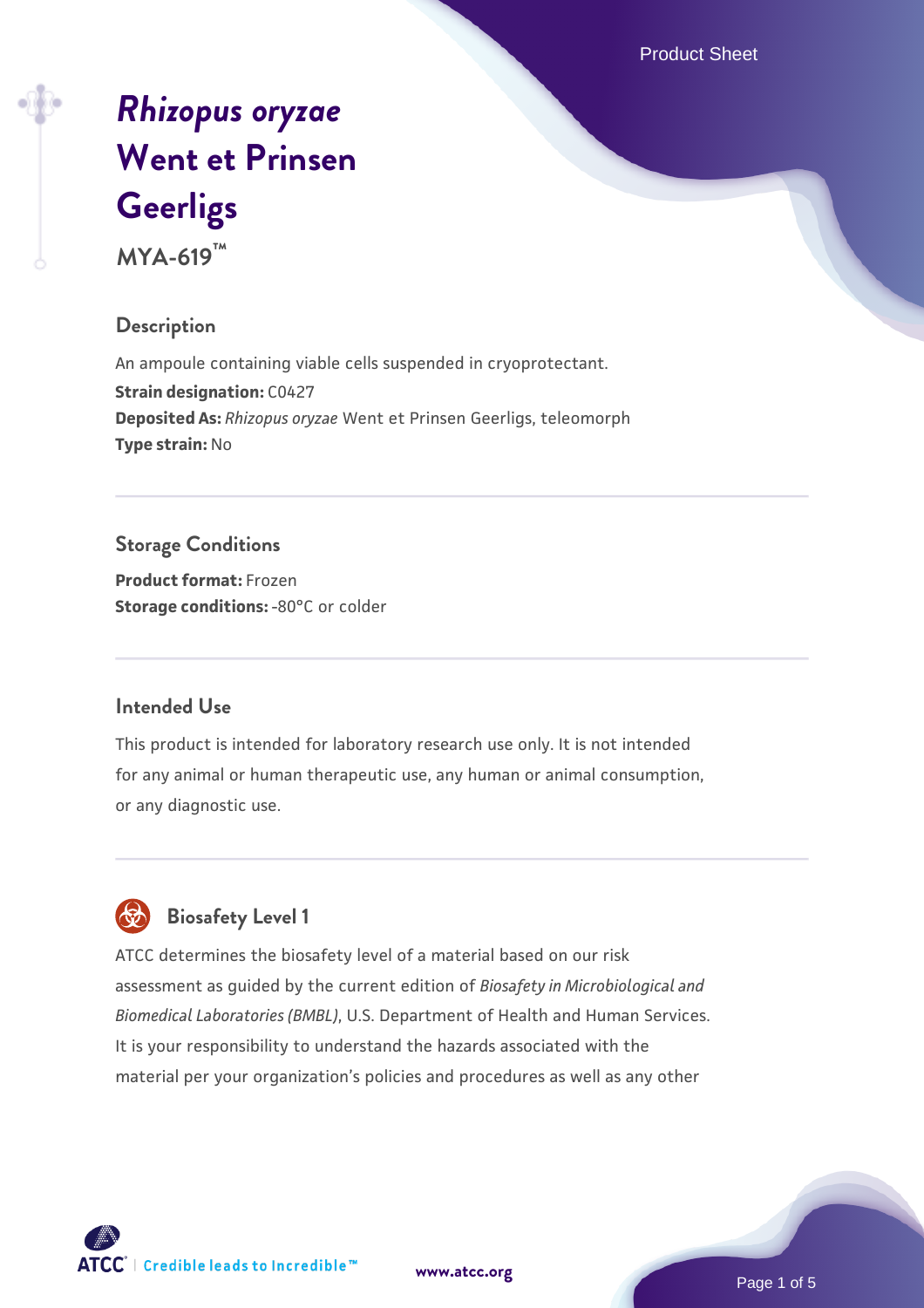applicable regulations as enforced by your local or national agencies.

ATCC highly recommends that appropriate personal protective equipment is always used when handling vials. For cultures that require storage in liquid nitrogen, it is important to note that some vials may leak when submersed in liquid nitrogen and will slowly fill with liquid nitrogen. Upon thawing, the conversion of the liquid nitrogen back to its gas phase may result in the vial exploding or blowing off its cap with dangerous force creating flying debris. Unless necessary, ATCC recommends that these cultures be stored in the vapor phase of liquid nitrogen rather than submersed in liquid nitrogen.

# **Certificate of Analysis**

For batch-specific test results, refer to the applicable certificate of analysis that can be found at www.atcc.org.

# **Growth Conditions**

**Medium:**  [ATCC Medium 2205: Potato dextrose L-isoleucine agar](https://www.atcc.org/-/media/product-assets/documents/microbial-media-formulations/atcc-medium-2205.pdf?rev=90cda6f7e946482fb13eabf0fd2fc083) **Temperature:** 25°C **Incubation:** requires isoleucine

# **Handling Procedures**

**Frozen ampoules** packed in dry ice should either be thawed immediately or stored in liquid nitrogen. If liquid nitrogen storage facilities are not available, frozen ampoules may be stored at or below -70°C for approximately one

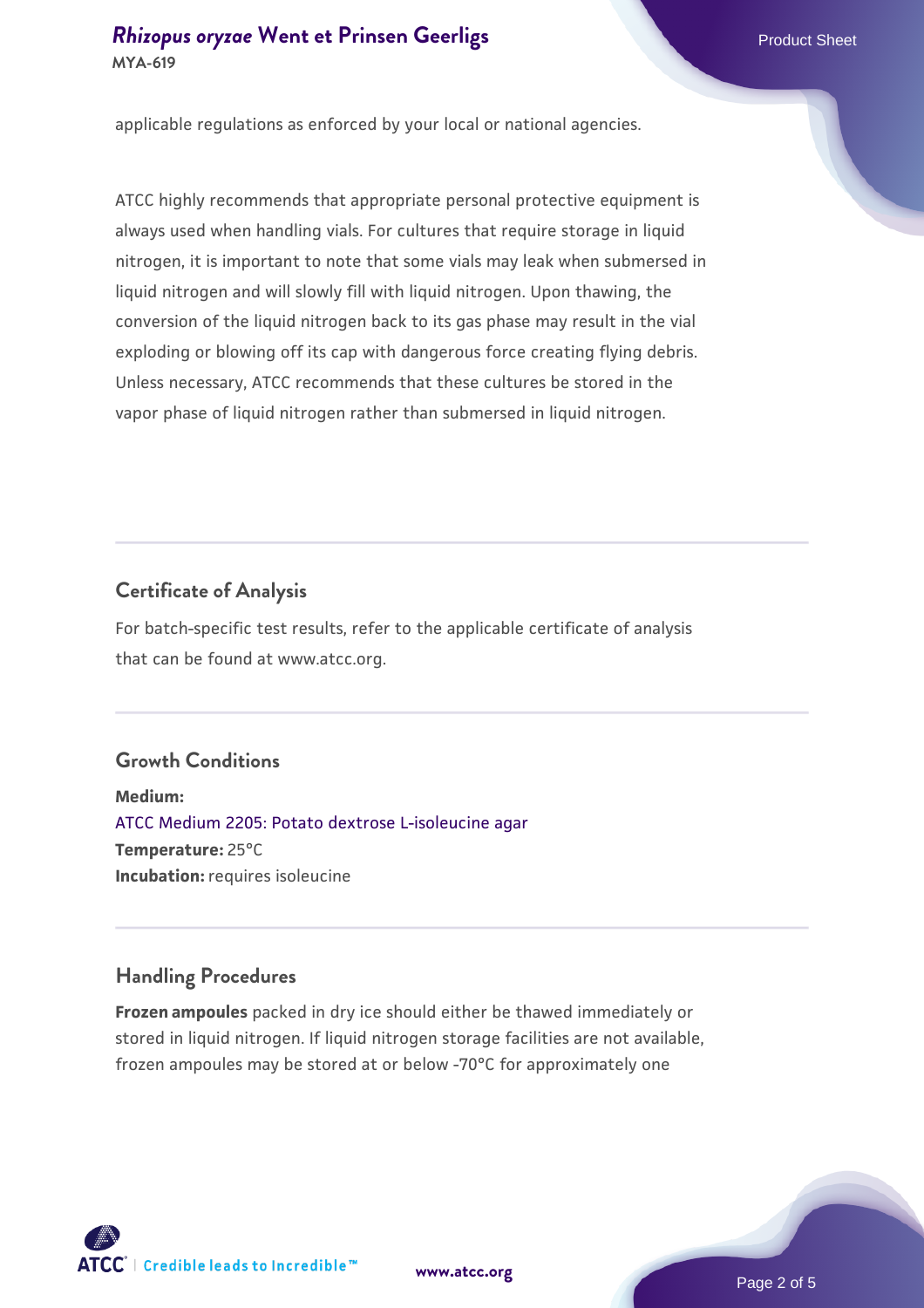**MYA-619**

week. **Do not under any circumstance store frozen ampoules at refrigerator freezer temperatures (generally -20°C)**. Storage of frozen material at this temperature will result in the death of the culture.

- 1. To thaw a frozen ampoule, place in a **25°C to 30°C** water bath, until just thawed **(approximately 5 minutes)**. Immerse the ampoule just sufficient to cover the frozen material. Do not agitate the ampoule.
- 2. Immediately after thawing, wipe down ampoule with 70% ethanol and aseptically transfer at least 50 µL (or 2-3 agar cubes) of the content onto a plate or broth with medium recommended.
- Incubate the inoculum/strain at the temperature and conditions 3. recommended.
- 4. Inspect for growth of the inoculum/strain regularly for up to 4 weeks. The time necessary for significant growth will vary from strain to strain.

#### **Material Citation**

If use of this material results in a scientific publication, please cite the material in the following manner: *Rhizopus oryzae* Went et Prinsen Geerligs (ATCC MYA-619)

#### **References**

References and other information relating to this material are available at www.atcc.org.

#### **Warranty**

The product is provided 'AS IS' and the viability of ATCC® products is warranted for 30 days from the date of shipment, provided that the customer has stored and handled the product according to the information included on the product information sheet, website, and Certificate of Analysis. For living cultures, ATCC lists the media formulation and reagents

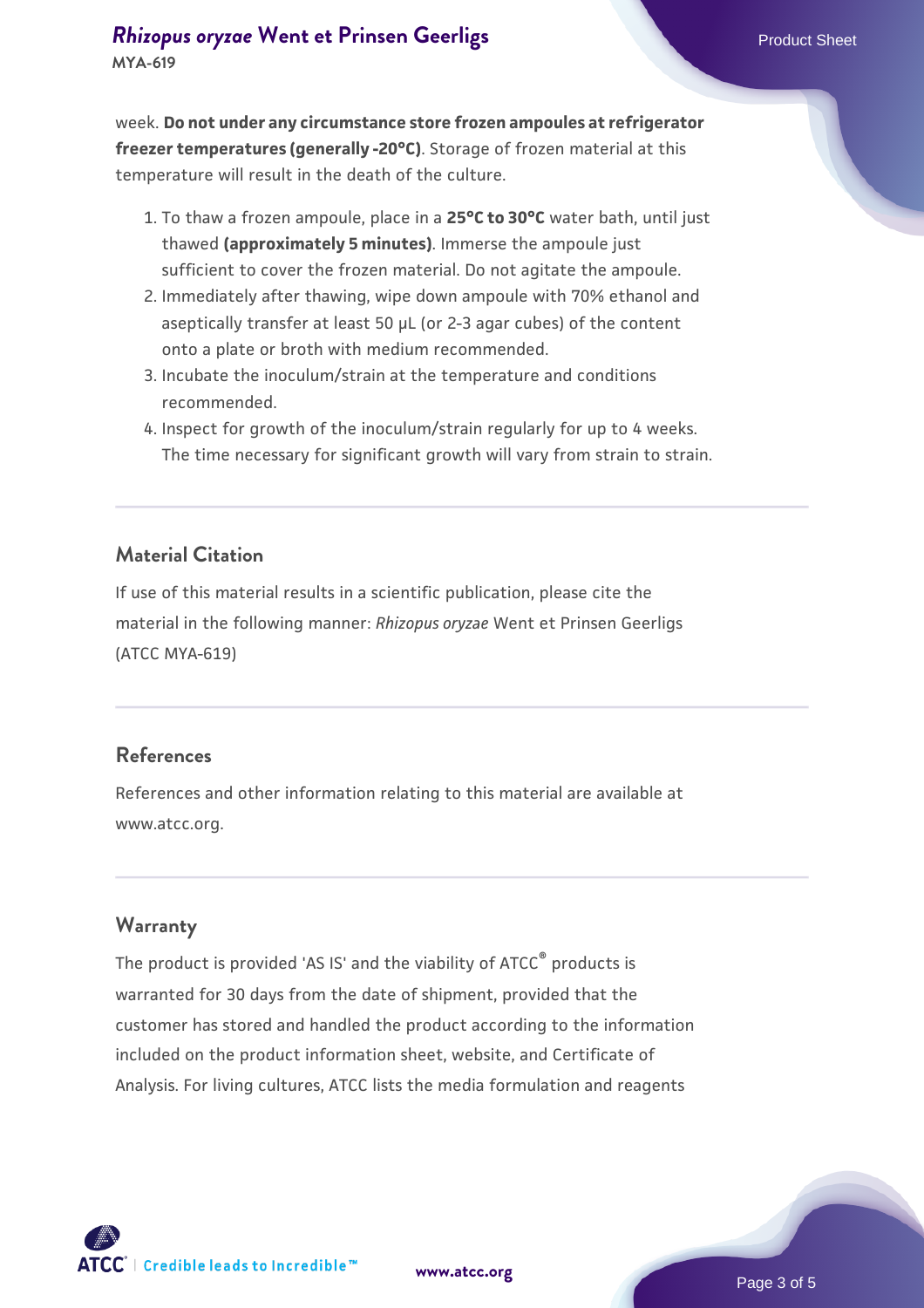# *[Rhizopus oryzae](https://www.atcc.org/products/mya-619)* [Went et Prinsen Geerligs](https://www.atcc.org/products/mya-619) **Product Sheet** Product Sheet **MYA-619**

that have been found to be effective for the product. While other unspecified media and reagents may also produce satisfactory results, a change in the ATCC and/or depositor-recommended protocols may affect the recovery, growth, and/or function of the product. If an alternative medium formulation or reagent is used, the ATCC warranty for viability is no longer valid. Except as expressly set forth herein, no other warranties of any kind are provided, express or implied, including, but not limited to, any implied warranties of merchantability, fitness for a particular purpose, manufacture according to cGMP standards, typicality, safety, accuracy, and/or noninfringement.

# **Disclaimers**

This product is intended for laboratory research use only. It is not intended for any animal or human therapeutic use, any human or animal consumption, or any diagnostic use. Any proposed commercial use is prohibited without a license from ATCC.

While ATCC uses reasonable efforts to include accurate and up-to-date information on this product sheet, ATCC makes no warranties or representations as to its accuracy. Citations from scientific literature and patents are provided for informational purposes only. ATCC does not warrant that such information has been confirmed to be accurate or complete and the customer bears the sole responsibility of confirming the accuracy and completeness of any such information.

This product is sent on the condition that the customer is responsible for and assumes all risk and responsibility in connection with the receipt, handling, storage, disposal, and use of the ATCC product including without limitation taking all appropriate safety and handling precautions to minimize health or environmental risk. As a condition of receiving the material, the customer agrees that any activity undertaken with the ATCC product and any progeny or modifications will be conducted in compliance with all applicable laws, regulations, and guidelines. This product is provided 'AS IS' with no representations or warranties whatsoever except as expressly set forth



**[www.atcc.org](http://www.atcc.org)**

Page 4 of 5